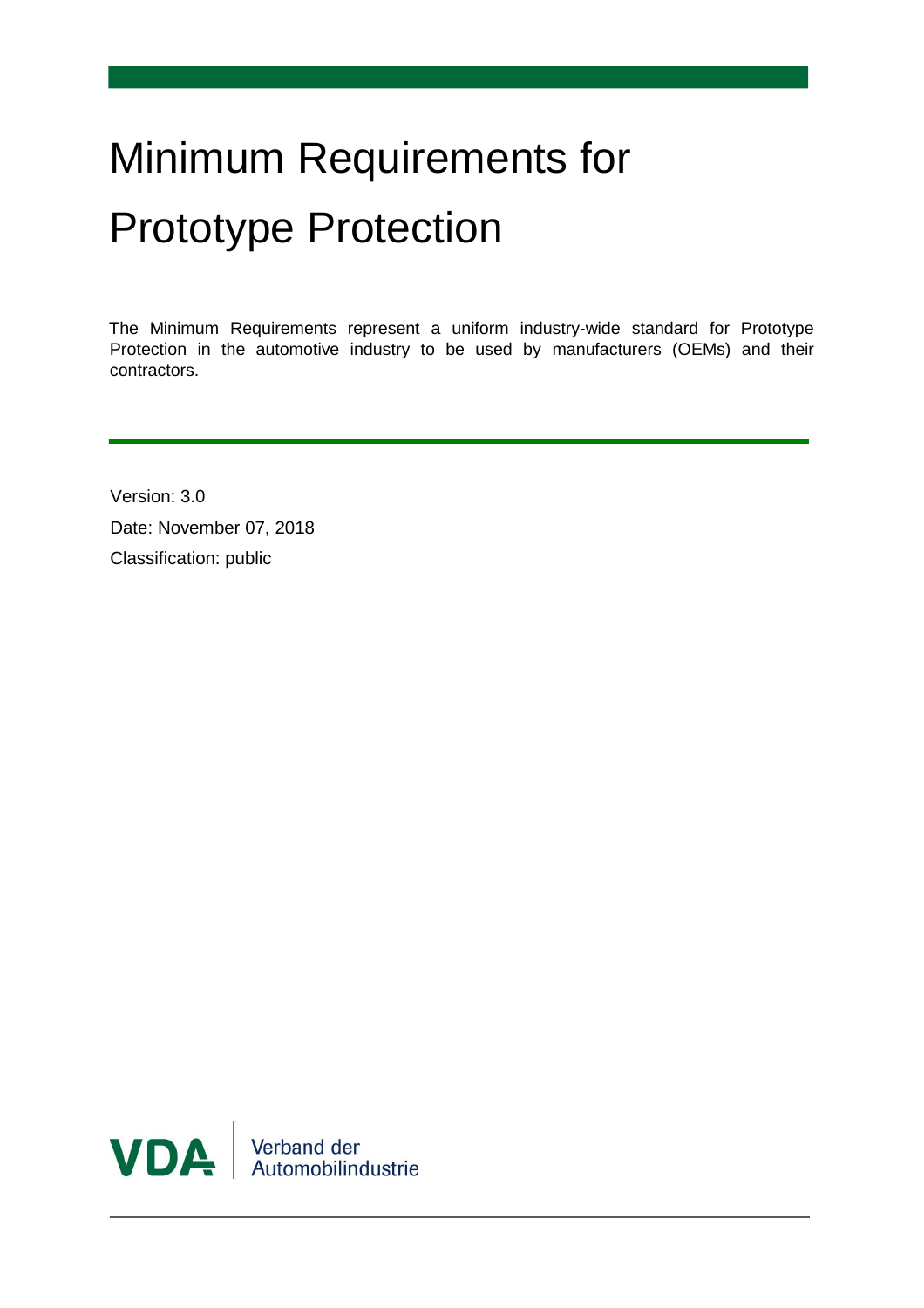# Contents

| 1              |  |  |  |  |
|----------------|--|--|--|--|
| 1.1            |  |  |  |  |
| 1.2            |  |  |  |  |
| 1.3            |  |  |  |  |
| 1.4            |  |  |  |  |
| 1.5            |  |  |  |  |
| 1.6            |  |  |  |  |
| 1.7            |  |  |  |  |
| $\overline{2}$ |  |  |  |  |
| 2.1            |  |  |  |  |
| 2.2            |  |  |  |  |
| 2.3            |  |  |  |  |
| 2.4            |  |  |  |  |
| 2.5            |  |  |  |  |
| 2.6            |  |  |  |  |
| 2.7            |  |  |  |  |
| 3              |  |  |  |  |
| 3.1            |  |  |  |  |
| 3.2            |  |  |  |  |
| 4              |  |  |  |  |
| 4.1            |  |  |  |  |
| 4.2            |  |  |  |  |
| 4.3            |  |  |  |  |
| 5              |  |  |  |  |
| 5.1            |  |  |  |  |
| 5.2            |  |  |  |  |
|                |  |  |  |  |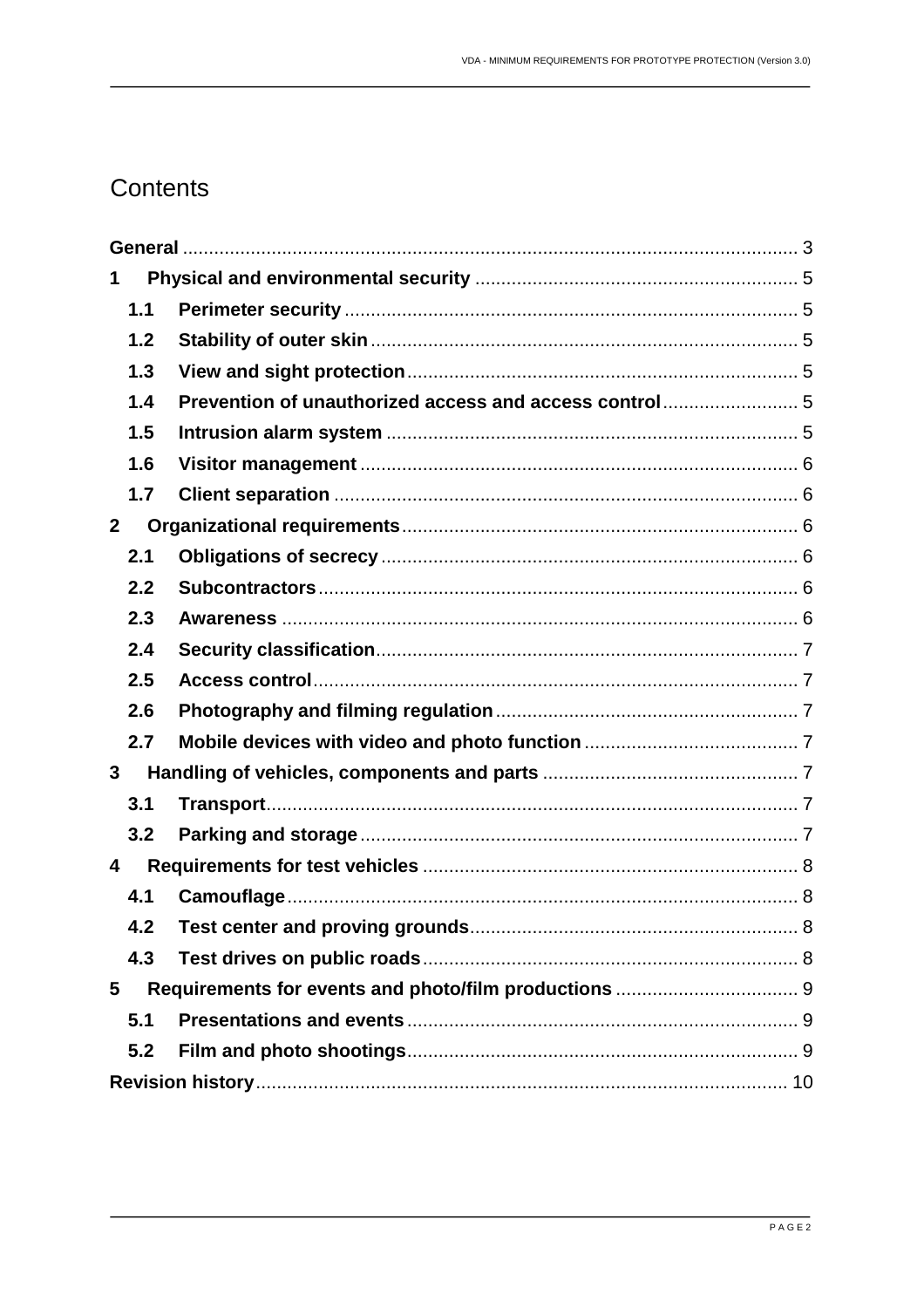# <span id="page-2-0"></span>**General**

Prototype Protection includes vehicles, components and parts which are classified as requiring protection that have not yet been presented to the public and/or published in a suitable form by the OEM.

The contracting department of the OEM is responsible for classifying the protection need of vehicles, components and parts. The Minimum Requirements for Prototype Protection for the protection classes High and Very High shall be applied according to VDA ISA.

The VDA ISA catalogue defines the following general protection classes for companies, depending on the potential damage:

| <b>Protection class</b> | <b>Description</b>                                                                                                                  |  |
|-------------------------|-------------------------------------------------------------------------------------------------------------------------------------|--|
| Normal                  | The potential for damage is low, of short-term nature and<br>limited to a single company.                                           |  |
| High                    | The potential for damage is considerable, or of medium-<br>term nature, or not limited to a single company.                         |  |
| Very High               | The potential for damage threatens the company's<br>existence, or is of long-term nature, or is not limited to a<br>single company. |  |

Table 1: Overview of protection classes as in the VDA ISA

During the development process, special protection of innovations and the design is required. Regarding these processes, special attention should be paid to analyzing the risks, conducting effective protection measures, and monitoring the efficiency of the protection measures. Suitable procedures have to be applied and documented to ensure that all this is carried out.

It is the responsibility of each contractor to comply with these requirements for Prototype Protection. Each contractor is obliged to obtain the client-specific requirements.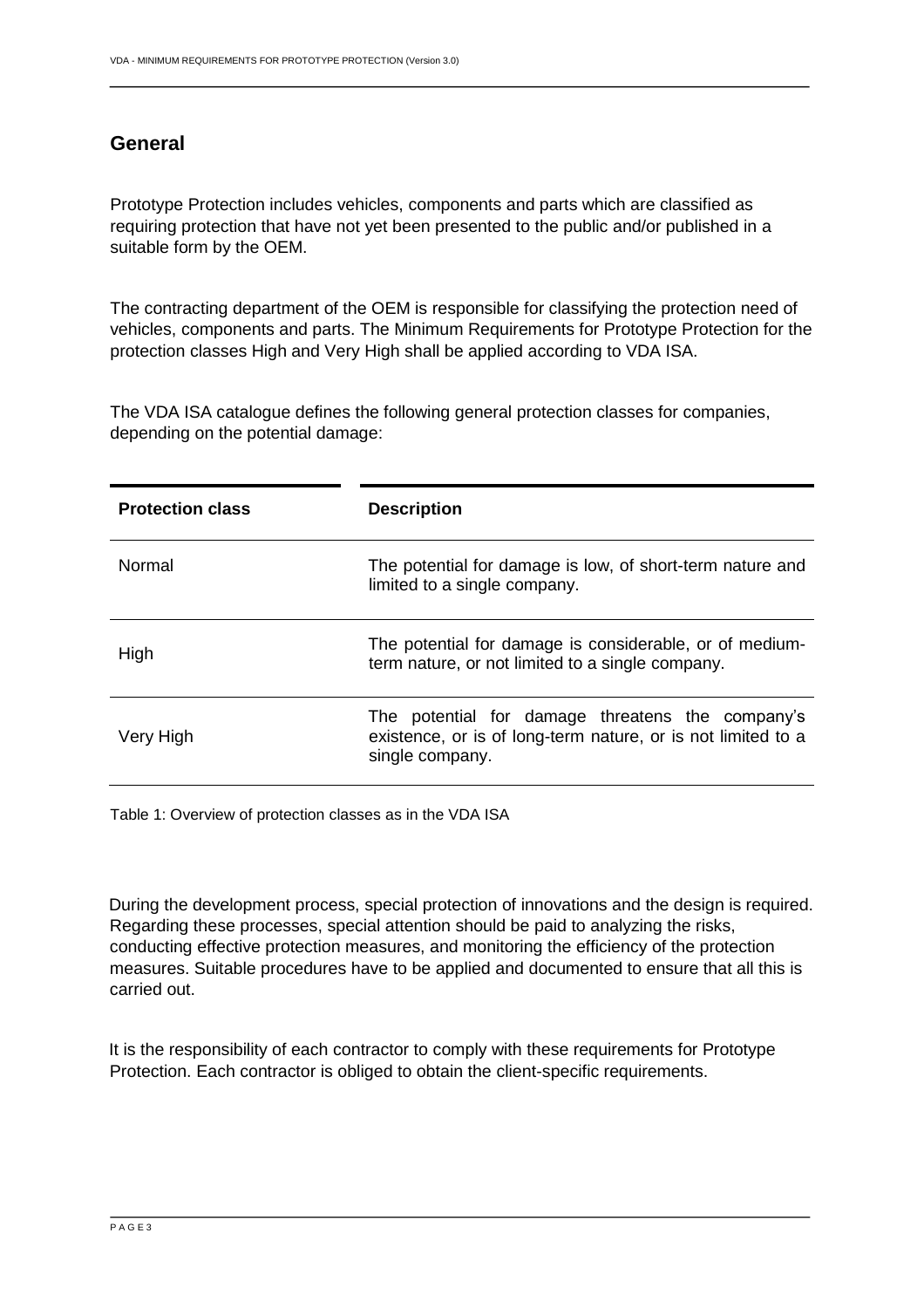The following table illustrates the target groups of Minimum Requirements for Prototype Protection, structured according to the chapters:

| <b>Requirements</b>                                    | <b>Target group</b>                                                                                                                                                                       |  |  |
|--------------------------------------------------------|-------------------------------------------------------------------------------------------------------------------------------------------------------------------------------------------|--|--|
| 1. Physical and<br>environmental security              | companies which, on their own properties,<br>Any<br>manufacture, store or are provided for use vehicles,<br>components or parts classified as requiring protection.                       |  |  |
| 2. Organizational<br>requirements                      | Any companies which manufacture or are provided for use<br>vehicles, components or parts classified as requiring<br>protection.                                                           |  |  |
| 3. Handling of vehicles,<br>components and parts       | Any companies which manufacture or are provided for use<br>vehicles, components or parts classified as requiring<br>protection.                                                           |  |  |
| 4. Requirements for test<br>vehicles                   | Any companies which manufacture or are provided for use<br>test vehicles classified as requiring protection.                                                                              |  |  |
| 5. Requirements for events<br>and photo/film shootings | Any company contracted with the planning, preparation or<br>execution of events or photo/film shootings involving<br>vehicles, components or parts classified as requiring<br>protection. |  |  |

Table 2: Overview of target groups of VDA Minimum Requirements for Prototype Protection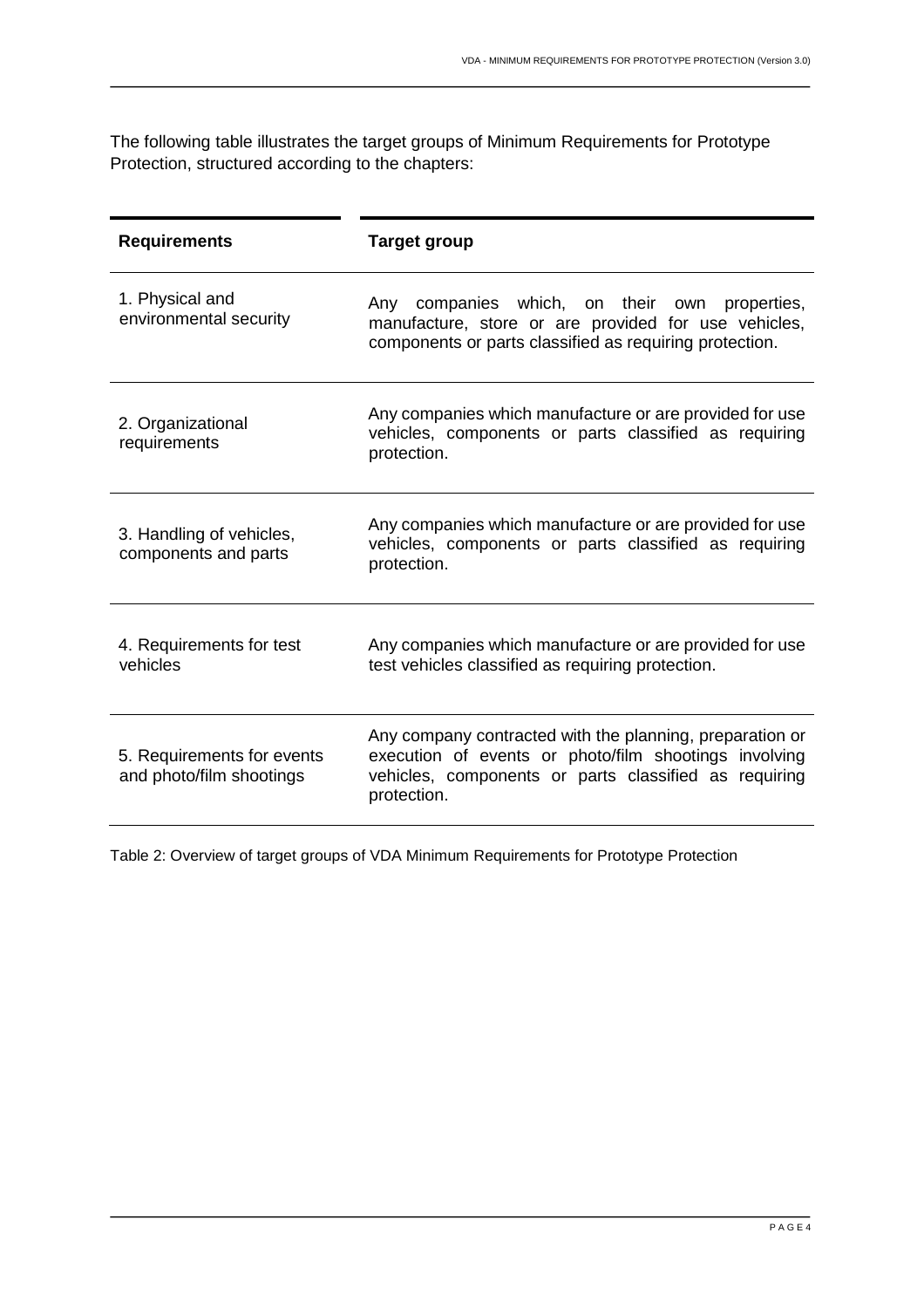# <span id="page-4-0"></span>**1 Physical and environmental security**

The measures required for Prototype Protection must be applied and implemented to the properties and facilities of suppliers, development partners and service providers.

A security concept must be established by the respective operator. In particular, the following range of topics must be included:

#### <span id="page-4-1"></span>**1.1 Perimeter security**

Unauthorized access to protected objects must be prevented. For this purpose, the environment must be protected (e.g. using fences / walls). Where this is not feasible, the outer skin of the building must be protected using suitable materials or devices (e.g. grilles, security glass).

#### <span id="page-4-2"></span>**1.2 Stability of outer skin**

The outer skin of the buildings must be made of a solid construction (e.g. stone, concrete, steel/other metal). It must not be possible to remove or open outer-skin components using commercially available tools.

#### <span id="page-4-3"></span>**1.3 View and sight protection**

View and sight protection must be ensured in all areas where vehicles or design-relevant parts/components are processed or stored. This includes both the relevant glass surfaces of buildings and protective measures for preventing insight/view through open doors / gates / windows.

#### <span id="page-4-4"></span>**1.4 Prevention of unauthorized access and access control**

An access concept must be established for the areas to be protected, regulating and documenting the assignment of access rights. This can be achieved by means of both mechanical and electronic access control systems.

#### <span id="page-4-5"></span>**1.5 Intrusion alarm system**

At the secured premises, the existence of a functioning intrusion alarm system (e.g. complying with DIN EN 50131 or conforming to VDS or similar) shall be installed.

Alarm tracking must be conducted by a certified security service / control center. An alternative to the intrusion alarm system is 24/7 guarding by a certified security service.

Alarm reaction plans must be established and verified.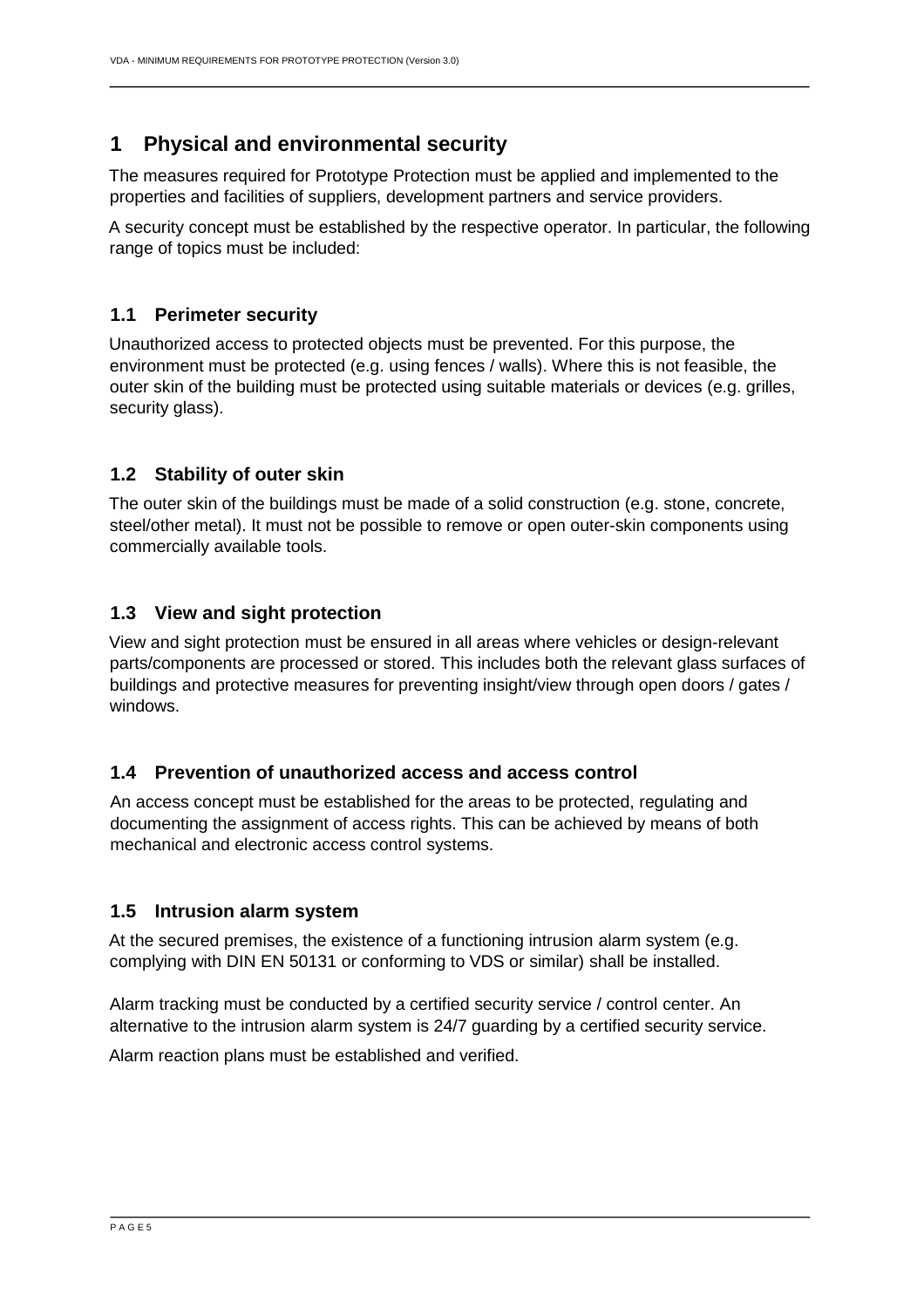#### <span id="page-5-0"></span>**1.6 Visitor management**

All visitors are subject to compulsory registration. In addition, they must agree to a nondisclosure agreement prior to access. Registration and non-disclosure agreement must be documented. Security and visitor regulations shall be published for all visitors. National legislation regarding data protection must be observed.

#### <span id="page-5-1"></span>**1.7 Client separation**

Projects of different clients must be kept physically separate. This separation can be achieved by means of mobile equipment (e.g. mobile partitions or curtains). Additionally, separation between different projects should be possible.

The responsible operator must ensure implementation of and adherence to the physical and environmental security measures defined in the security concept.

# <span id="page-5-2"></span>**2 Organizational requirements**

In order to ensure security of actions for all project members and to prevent undesirable publications of information requiring protection, the following requirements must be met:

#### <span id="page-5-3"></span>**2.1 Obligations of secrecy**

There must be a documented secrecy agreement/obligation with the client, which is valid regarding contract law.

All employees and other persons involved in the project must sign a non-disclosure agreement. National data protection legislation must be regarded.

#### <span id="page-5-4"></span>**2.2 Subcontractors**

Subcontractors must be approved by the original client and must also agree to be bound by secrecy. Documentary evidence must be provided that subcontractors comply with the security regulations.

#### <span id="page-5-5"></span>**2.3 Awareness**

At regular intervals (at least once a year), employees and other persons involved in the project must be sensitized to and/or receive training for information security, particularly on the subjects of Prototype Protection. These measures must be documented in a written form.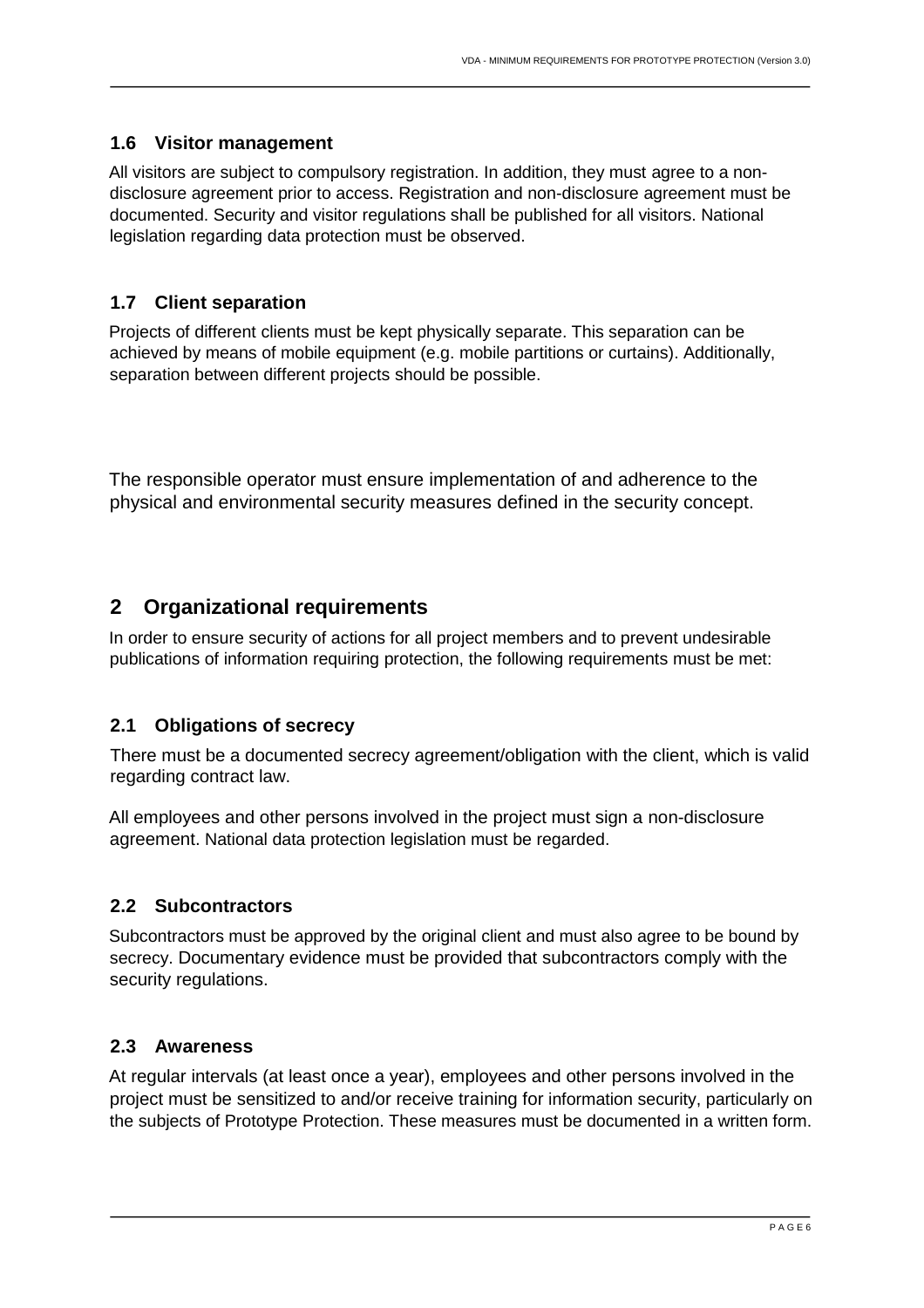#### <span id="page-6-0"></span>**2.4 Security classification**

The current security classification and the resulting security requirements for the project must be known to every person involved in the project.

#### <span id="page-6-1"></span>**2.5 Access control**

A process for controlling access to security areas defining new allocations, changes and withdrawals of access rights as well as a code of conduct in case of loss must be implemented and documented.

#### <span id="page-6-2"></span>**2.6 Photography and filming regulation**

The handling of photo and film material must be managed centrally. This includes an approval procedure, classification, saving and storage of the image material.

#### <span id="page-6-3"></span>**2.7 Mobile devices with video and photo function**

Regulations must be in place governing mobile devices with video and/or photo function, which may be brought onto the premises and used (e.g. locking away/sealing such devices).

# <span id="page-6-4"></span>**3 Handling of vehicles, components and parts**

The OEM-specific requirements for the handling of vehicles, components and parts classified as requiring protection are known to each project member.

#### <span id="page-6-5"></span>**3.1 Transport**

During transport (by air freight, sea freight, on the road), vehicles, components and parts classified as requiring protection must be protected against unauthorized viewing, unauthorized image recording and access. A process for reporting any security-relevant incidents to the client is described and implemented. Transports requiring protection must be carried out in accordance with the client's requirements.

#### <span id="page-6-6"></span>**3.2 Parking and storage**

The parking and storage of vehicles, components and parts classified as requiring protection is permitted only on approved premises and under observation of further client requirements (e.g. tarpaulins).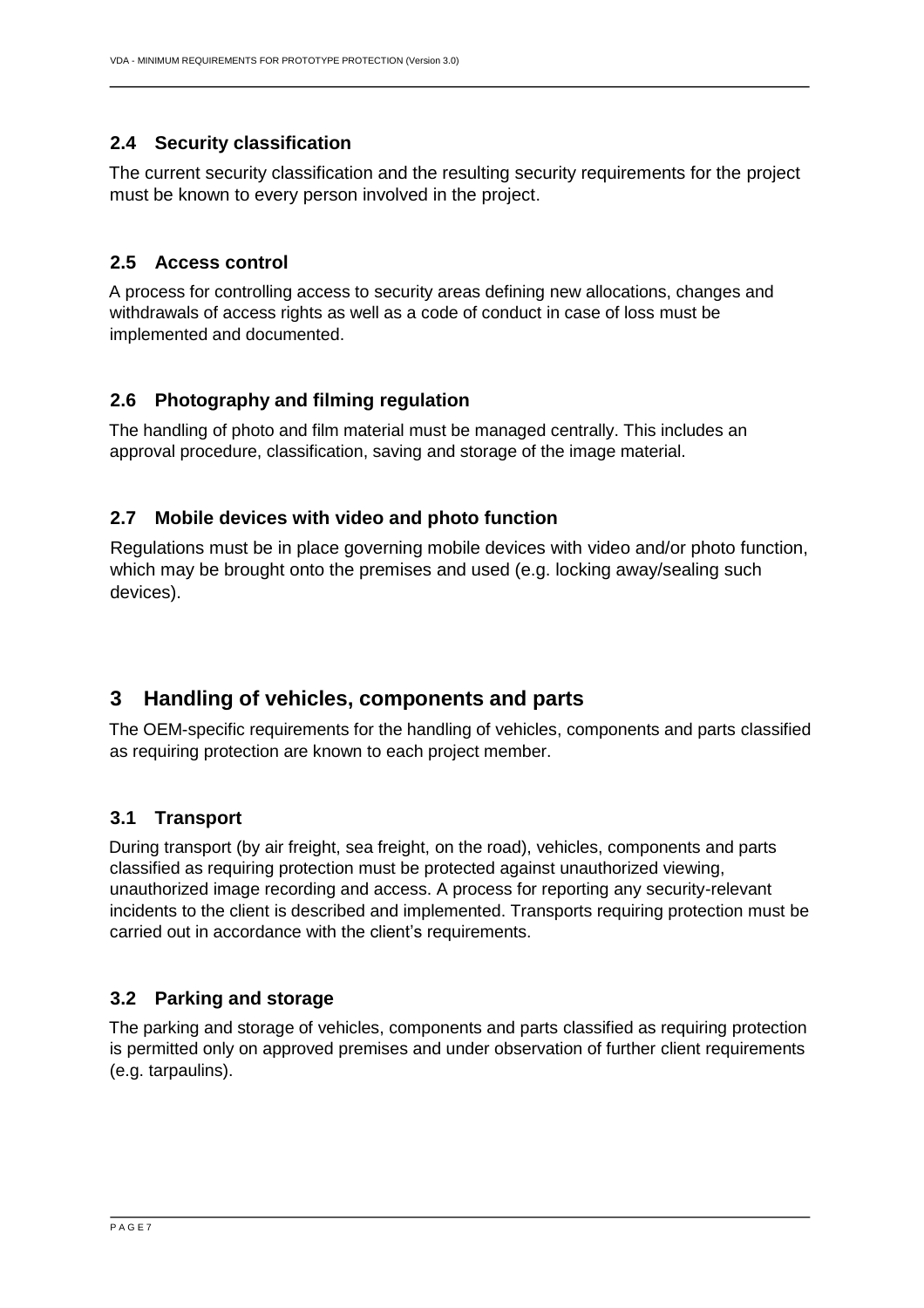# <span id="page-7-0"></span>**4 Requirements for test vehicles**

A process for obtaining client-specific requirements for the use of test vehicles classified as requiring protection is described and implemented. The requirements described in this chapter are not relevant to components and parts.

# <span id="page-7-1"></span>**4.1 Camouflage**

The camouflage regulations must be observed by the project members. Any modifications to the camouflage must be agreed with the client. Possible damages to the camouflage must be reported immediately to the client.

## <span id="page-7-2"></span>**4.2 Test center and proving grounds**

In order to maintain an undisturbed and secured testing operation on test and proving grounds, the protection instructions defined by the relevant client must be followed.

## <span id="page-7-3"></span>**4.3 Test drives on public roads**

The respective client's requirements for the operation of test vehicles classified as requiring protection on public roads must be observed. This includes, among others, the individual requirements of the clients concerning the scope and type of protective measures (e.g. camouflage, security staff, restrictions regarding time and location) as well as the behaviour in case of special incidents (e.g. in case of breakdown, accident, theft, damage to property).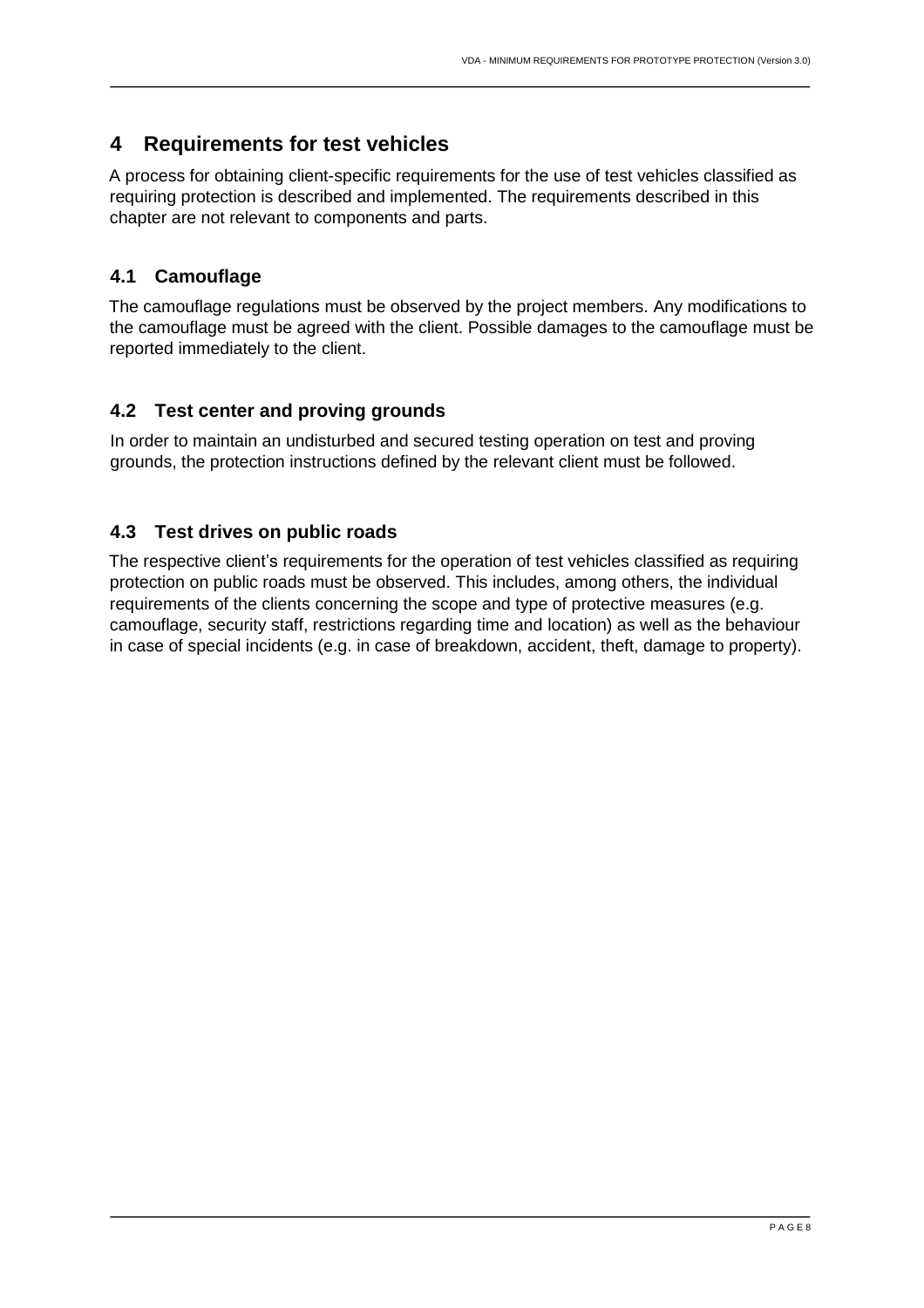# <span id="page-8-0"></span>**5 Requirements for events and photo/film productions**

The OEM-specific requirements for the handling of vehicles, components or parts classified as requiring protection are known to each project member.

#### <span id="page-8-1"></span>**5.1 Presentations and events**

For presentations and events involving vehicles, components or parts classified as requiring protection (e.g. at car clinics, events, marketing events), appropriate security concepts must be established and implemented. These include organizational, staff-related and technical measures.

## <span id="page-8-2"></span>**5.2 Film and photo shootings**

For film and photo shootings involving vehicles, components or parts classified as requiring protection outside approved areas (e.g. in public areas), individual security concepts must be drawn up by the clients or by their certified representatives. These have to be observed already at the planning stage and must be implemented in full.

Film and photo shootings involving vehicles, components or parts classified as requiring protection within enclosed premises (e.g. studios) are subject to the previously described requirements for the physical and environmental security, organizational requirements and requirements for handling.